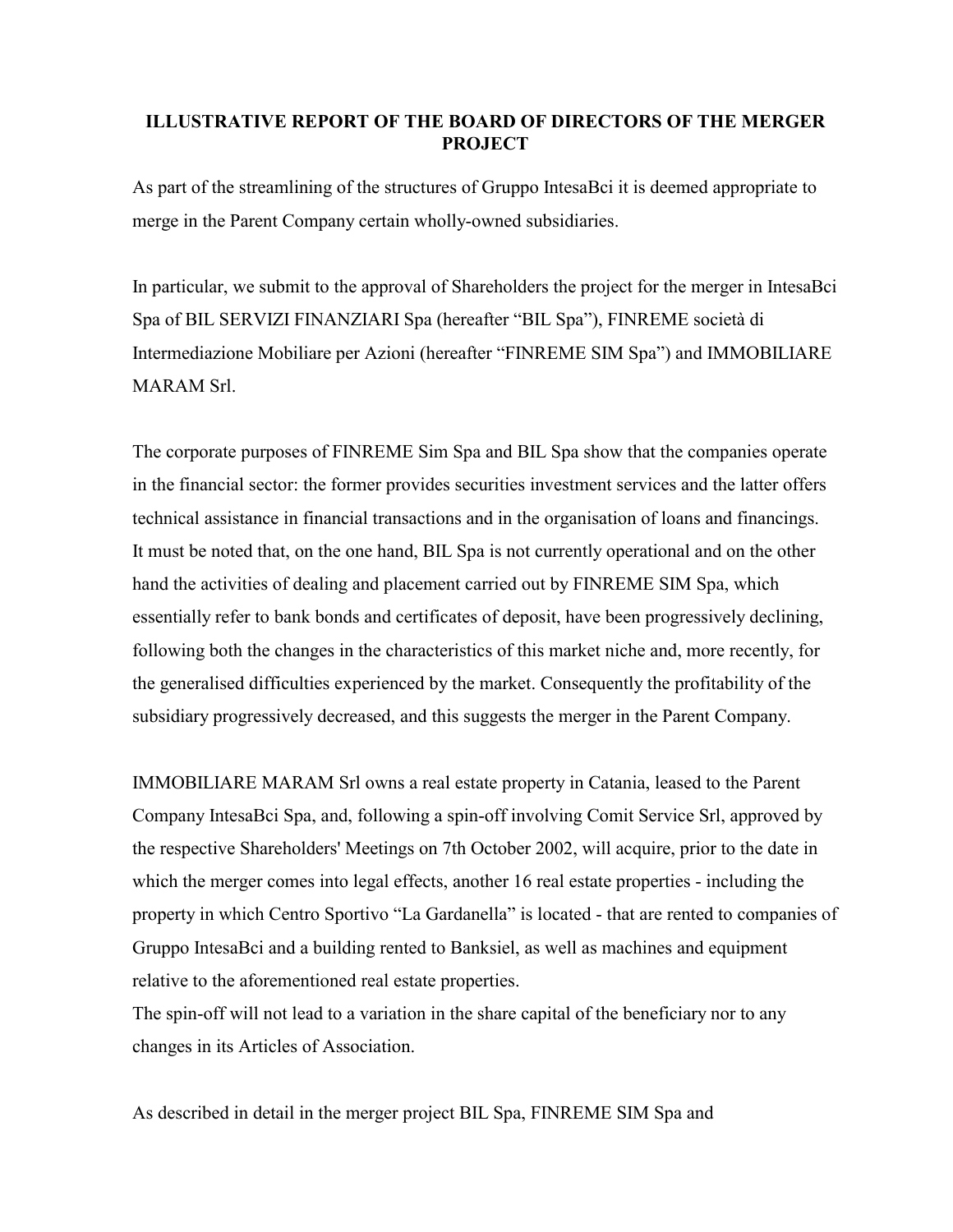IMMOBILIARE MARAM Srl are wholly-owned by IntesaBci and therefore the mergers do not lead to exchange the shares of the merged companies, but to the annulment of such shares, since the mergers do not entail an increase in the capital of the Parent Company.

The reference balance sheet situation for the purposes of the merger for all the companies involved is that as at 30th June 2002.

All effects, including fiscal effects, related to the mergers of BIL Spa, FINREME SIM Spa and IMMOBILIARE MARAM Srl are accounted for in the financial statements of IntesaBci Spa as of 1st January 2003 (year in which the merger comes into legal effects).

Regarding fiscal effects the merger, for the purposes of income taxes (Art. 123 of Presidential Decree 917/86), does not lead to realise capital gains or losses for the companies taking part in the merger.

Considering the fiscal effects are backdated to 1st January 2003, the taxable income of the fraction of the fiscal period between 1st January 2003 and the date in which the merger comes into effects will be recorded by the Parent Company.

The determination of the taxable income of the Parent Company will not consider the goodwill and negative goodwill to be accounted for in the balance sheet as a result of the annulment without substitution of the shares of the merged companies, such differences are in any case immaterial.

The recomposition of reserves for which taxes are suspended will occur according to provisions contained in Art. 123 of Presidential Decree 917/86.

For the purposes of indirect taxes, the merger is not subject to VAT; must pay Registry tax, fixed mortgage and real estate registry taxes and is not eligible for the application of the capital gains tax on real estate assets.

Since the merger refers to wholly-owned subsidiaries, the merger has no consequences on IntesaBci Spa's Shareholder base, nor on the shareholders' agreements regarding the shares of the companies taking part in the merger. The right to recede also does not recur.